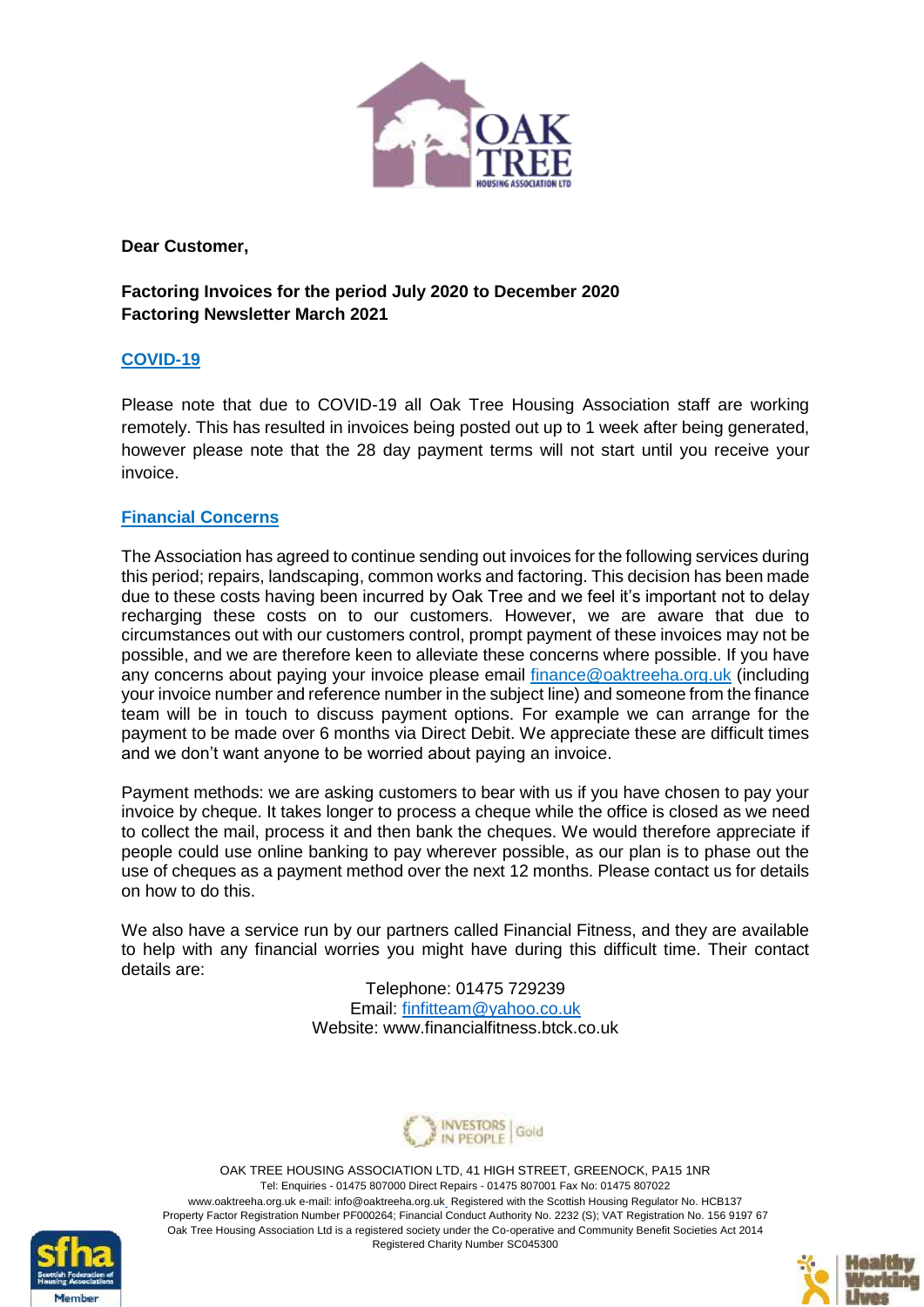

### **Ways to Pay**

On the reverse page of your invoice you will find details on ways to pay. Please note that Oak Tree staff are working remotely and therefore we are encouraging payment by online banking where possible. When emailing or phoning to leave a message please include the details noted below:

#### *Contact Details:*

When emailing or phoning please provide the following details:

- Full name
- Address
- Contact telephone number
- Invoice Number
- Reference Number
- Request; i.e. I wish to pay my factoring invoice, query on factoring invoice, etc.

### **Factoring Survey 2019**

The Association is committed to engaging with our customers in order to obtain feedback that will allow us to make improvements to our service.

Owners were last surveyed in December 2019 and we would like to apologise for the delay in letting you know the outcome of the survey.

Please see below the responses that were received from those owners who participated in the survey:

| Question                                                                                                                                           | <b>Very/Fairly</b><br><b>Satisfied</b> | <b>Neither</b><br><b>Satisfied nor</b><br><b>Dissatisfied</b> | <b>Fairly/Very</b><br><b>Dissatisfied</b> |
|----------------------------------------------------------------------------------------------------------------------------------------------------|----------------------------------------|---------------------------------------------------------------|-------------------------------------------|
| everything into account, how<br>Taking<br>satisfied are you with the factoring<br>services provided by Oak Tree Housing<br><b>Association Ltd?</b> | 60%                                    | 19%                                                           | 21%                                       |





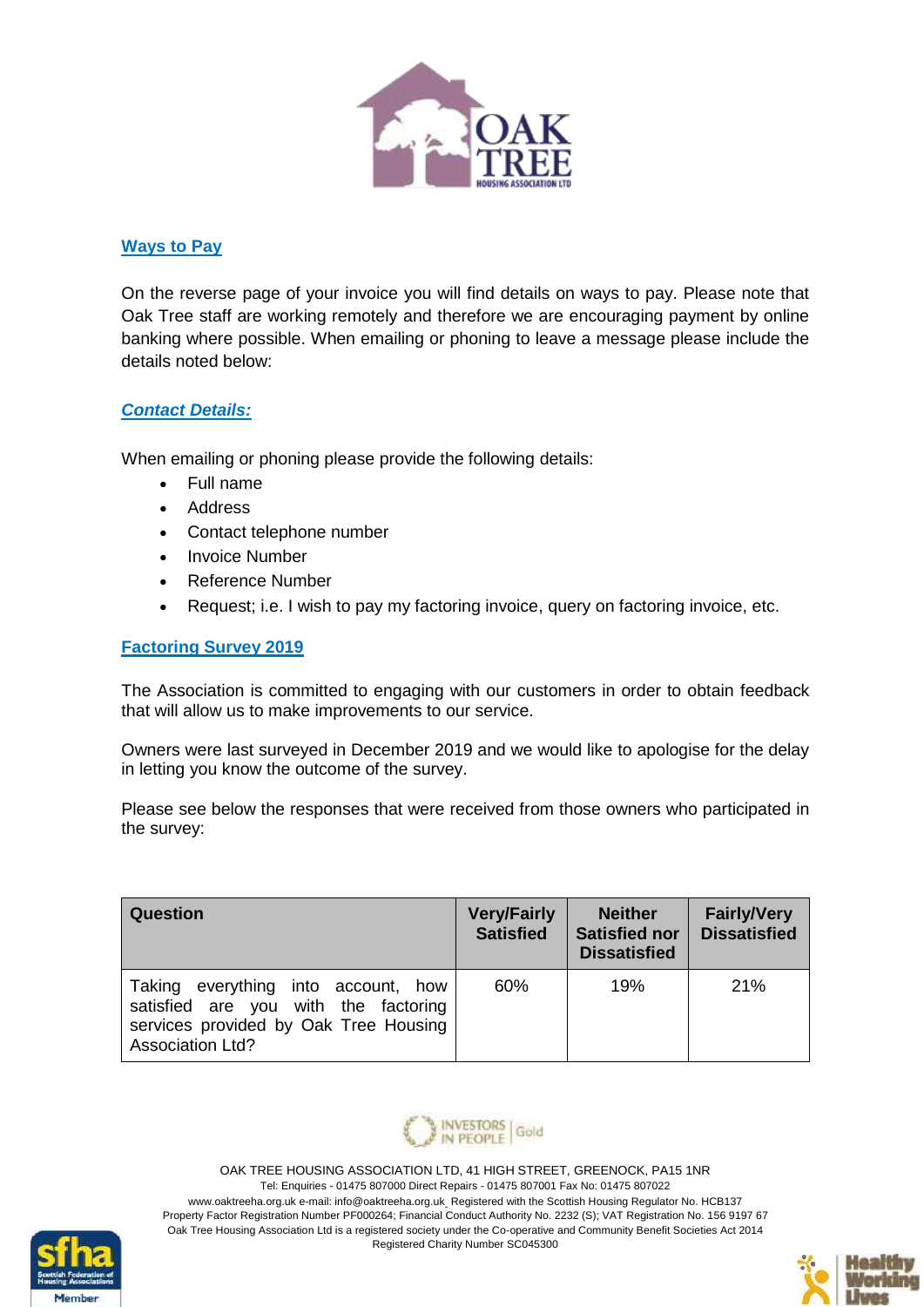

| OTHA charges a management fee of<br>£136.50 per year for providing your<br>service. How satisfied are you with the<br>value for money of the factoring<br>management fee?                                         | 49%        | 35% | 16% |
|-------------------------------------------------------------------------------------------------------------------------------------------------------------------------------------------------------------------|------------|-----|-----|
| Have you reported a common repair in the<br>last year? If yes, how satisfied where you<br>with the ease of reporting the repair?<br>45% (28) of respondents had not reported<br>a common repair in the last year. | 31%        | 16% | 8%  |
| How satisfied were you with the quality of<br>the work carried out?<br>Only 37% (23) of respondents answered<br>this question in comparison to the 28<br>above.                                                   | <b>29%</b> | 14% | 19% |

| <b>Question</b>                                                                                                                                              | Yes | <b>No</b> | Yes if a<br>discount<br>was offered |
|--------------------------------------------------------------------------------------------------------------------------------------------------------------|-----|-----------|-------------------------------------|
| Would you be interested in using an online portal to<br>check your statements, pay bills and report repairs?                                                 | 28% | 44%       | 28%                                 |
| Would you be interested in receiving your invoices and<br>communications by email rather than mail? This could<br>reduce costs which could reduce your bill. | 24% | 42%       | 34%                                 |
| Would you be interested in paying your factoring<br>invoice by direct debit if there was a discount for this<br>payment method?                              | 23% | 37%       | 40%                                 |
| Are you interested in being actively involved in a<br>factoring customer focus group to help shape OTHA's<br>services provided to you?                       | 7%  | 93%       |                                     |

**Do you have any general suggestions for improvement of the service? We received the following responses:**

Concern regarding tenants of private let properties causing disruption and anti-social behaviour within the close.

Information to be provided on our services.





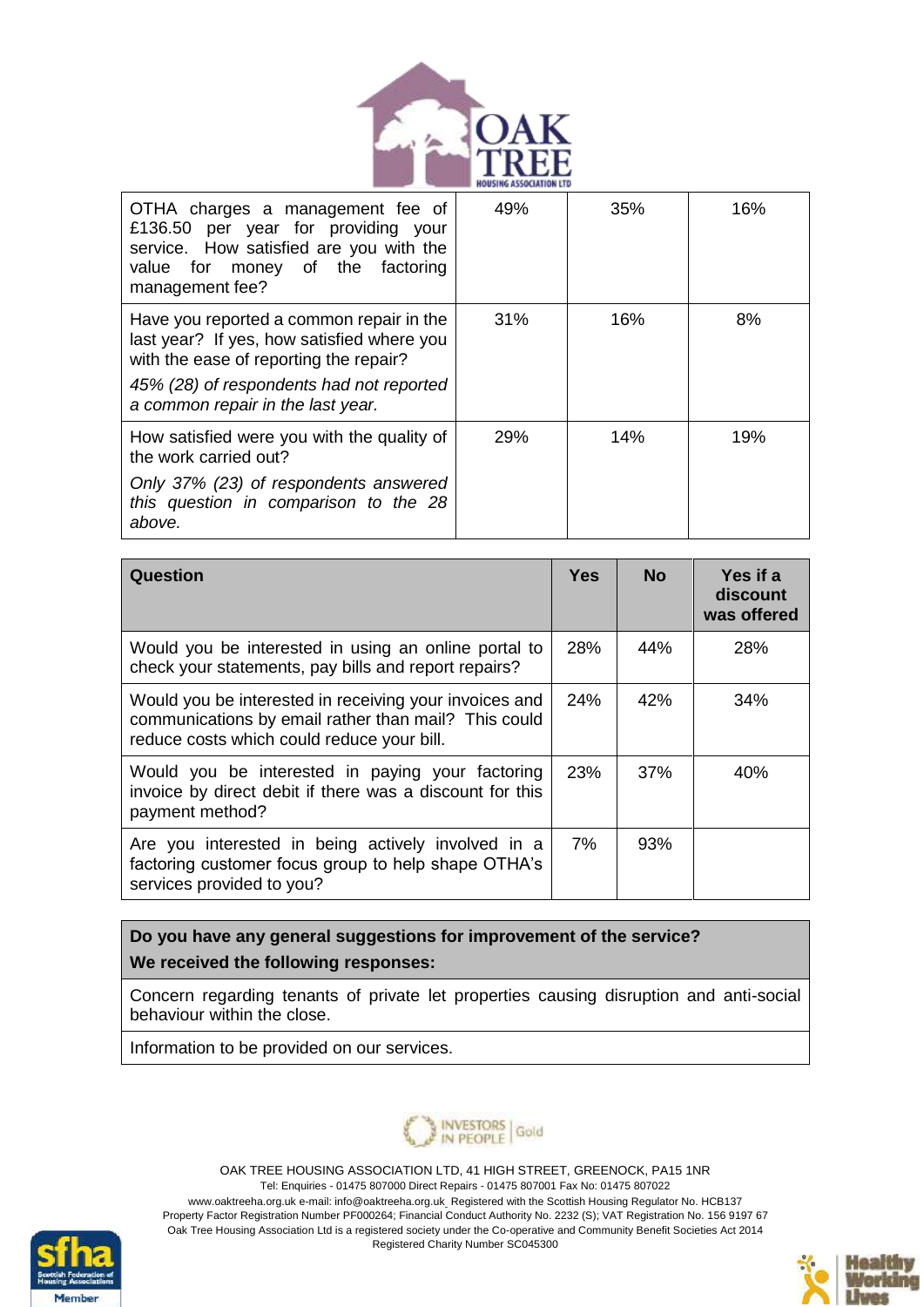

More information on planned and cyclical programmes.

More information on our landscaping service.

**Do you have any general suggestions for improvement of the service? We received the following responses contd:**

How often do close inspections take place?

Concern regarding charges for common electricity supply based on estimated readings.

Can close cleaning be carried out?

Are we getting value for money for cyclical maintenance programmes?

What does my management fee cover?

The Association would like to thank those owners who participated and gave suggestions on how we could improve our services. The feedback received helped towards preparing our action plan as detailed below:

|    | <b>ACTION PLAN</b>                                                                                                                                                   | <b>TIMESCALE</b>          |
|----|----------------------------------------------------------------------------------------------------------------------------------------------------------------------|---------------------------|
| 1. | Publish landscaping specification and number of visits for each<br>development and back courts on our website.                                                       | By end of<br>January 2021 |
| 2. | Publish details of our landscaping contractor's Customer Liaison<br>Officer on our website for reporting any complaints or enquiries<br>as a first point of contact. | By end of<br>January 2021 |
| 3. | Finalise our landscaping drawings for open space and back court<br>and publish on our website.                                                                       | By end of<br>March 2021   |
| 4. | Review and resolve our procedures on common landlord<br>supplies.                                                                                                    | Ongoing                   |
| 5. | Publish annually on our website on the common cyclical works to<br>be carried out per development and close.                                                         | By end of<br>March 2021   |

| 6. | Update our website on when estate management visits are<br>carried out to show visibility of common inspections. | By end of<br>December 2020 |
|----|------------------------------------------------------------------------------------------------------------------|----------------------------|
| 7. | Include owners in any consultation taking place regarding close<br>cleaning services.                            | By end of<br>March 2021    |
| 8. | Update our website providing advice to owners regarding anti-<br>social behaviour from private landlord tenants. | By end of<br>December 2020 |